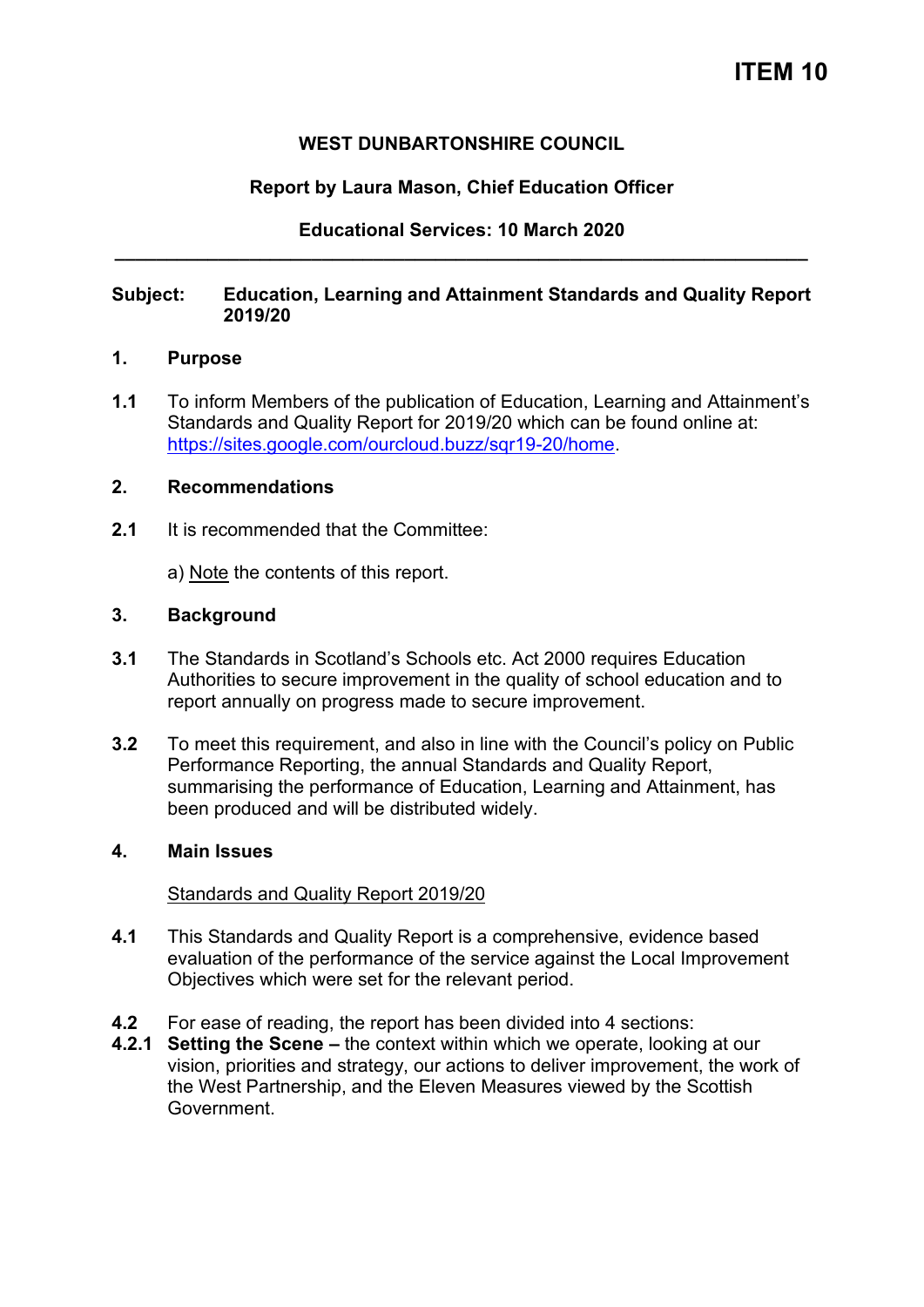- **4.2.2 CfE: The Learner Journey –** the progress our children and young people are making in Early Years, the Broad General Education, the Senior Phase and their participation beyond school.
- **4.2.3 Supporting the System –** our work collectively to improve, focusing on selfevaluation, the Scottish Attainment Challenge, Pupil Equity Fund, Pupil Support, Professional Learning, ourcloud.buzz and Partnership Working.
- **4.2.4 Next Steps –** our priorities for the session 2020 2021.
- **4.3** The Standards and Quality report will be published electronically and made available via a publicly accessible website.

# Priorities for 2019/20

- **4.4** The priorities for session 2019/20 had been presented to Members previously. They were to:
	- Deliver the Raising Attainment Agenda
	- Develop and Deliver Educational Improvement Across West **Dunbartonshire**
	- Narrow the Poverty Related Attainment Gap
	- Deliver the Scotland's Young Workforce Programme
	- Develop, Review and Improve GIRFEC Processes
	- Deliver Improvement in Young People's Health and Wellbeing
	- Development of Parental Engagement Strategy
	- Develop and Promote Approaches to Sustainability
	- Ensure Equitable Access To Educational Opportunities
	- Publication of Performance Information
	- Deliver the Early Years Strategy
	- Develop the Schools Estate in Line with Local Regeneration
	- Deliver Service-Wide Self-Evaluation and Improvement
	- Deliver Professional Development for the Service
	- Deliver Service Modernisation Programme

## Areas of 'excellent' or 'very good' practice

- **4.5** It is interesting to note the following areas of excellent or very good practice within the report:
- **4.5.1** Maintaining our success record of 100% positive external inspections of our educational establishments by Her Majesty's Inspectorate for Education (HMIe), with the inspection of Gartocharn and St. Stephen's Primary Schools.
- **4.5.2** Raising Attainment:

Broad General Education – 'achievement of a level' data - the national data collection was not conducted during session 2019/20 due to the pandemic.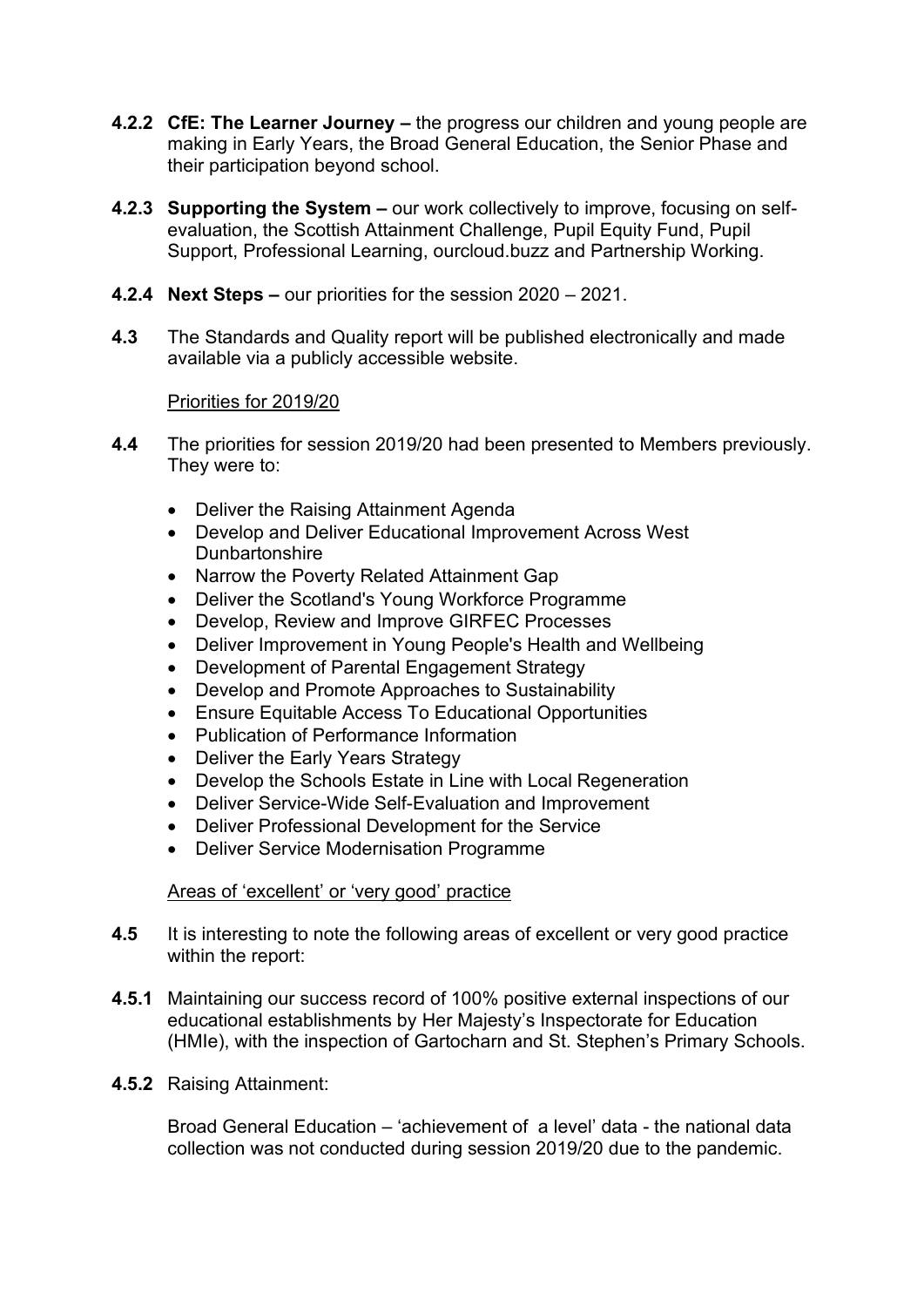Scottish Government conduct an annual analysis using data submitted in June each year with a national report produced in December. This was cancelled for session 2019/20.

- Increase in attainment in the Senior Phase:
	- o 99.1% of our young people attaining 1 or more unit award at SCQF level 1 or above
	- o 91.2% of our young people attaining a level 4 literacy award
	- o 78.2% of our young people attaining a level 4 numeracy award
	- o 88.1% of our young people attaining 3 or more National 4 awards
	- o 65.6% of our young people attaining 3 or more National 5 awards
	- o 57.9% of our young people attaining 1 or more Higher awards
	- o 40.0% of our young people attaining 3 or more Higher awards
	- o 20.8% of our young people attaining 4 or more Higher awards at Grade A or B

(Note - results in 2020 were based on teacher estimates, and not on completion of coursework or final examinations.)

- **4.5.3** Implementation of broad-ranging school improvement to raise attainment and achievement, evidenced in the publication of our establishment standards and quality reports in the summer of 2020.
- **4.5.4** Delivery of 'Year 5' of the Scottish Raising Attainment Challenge, reporting progress with Raising Attainment projects to both Education Services committee and Scottish Government.
- **4.5.5** Delivery of 'Year 3' of Pupil Equity Funding, with the range of projects mitigating against the impact of poverty – Interventions varied according to the specific needs of pupils in establishments. These broadly encompassed plans to support literacy, numeracy, health and wellbeing , family engagement and developing the young workforce/employability. Our interventions are helping us work towards our target of narrowing the poverty related attainment gap by 2021.
- **4.5.6** Delivery of the Authority's Duties in Relation to GIRFEC, with the review of a range of policies ensuring the rights of the child are explicitly reflected.
- **4.5.7** Delivery of the Early Learning and Childcare Agenda, with significant progress made with the expansion to offer 1140 hours; 88% of eligible children access 1140 hours.

## **5. People Implications**

**5.1** There are no personnel issues as a consequence of this report.

## **6. Financial and Procurement Implications**

**6.1** There are no financial implications as a consequence of this report.